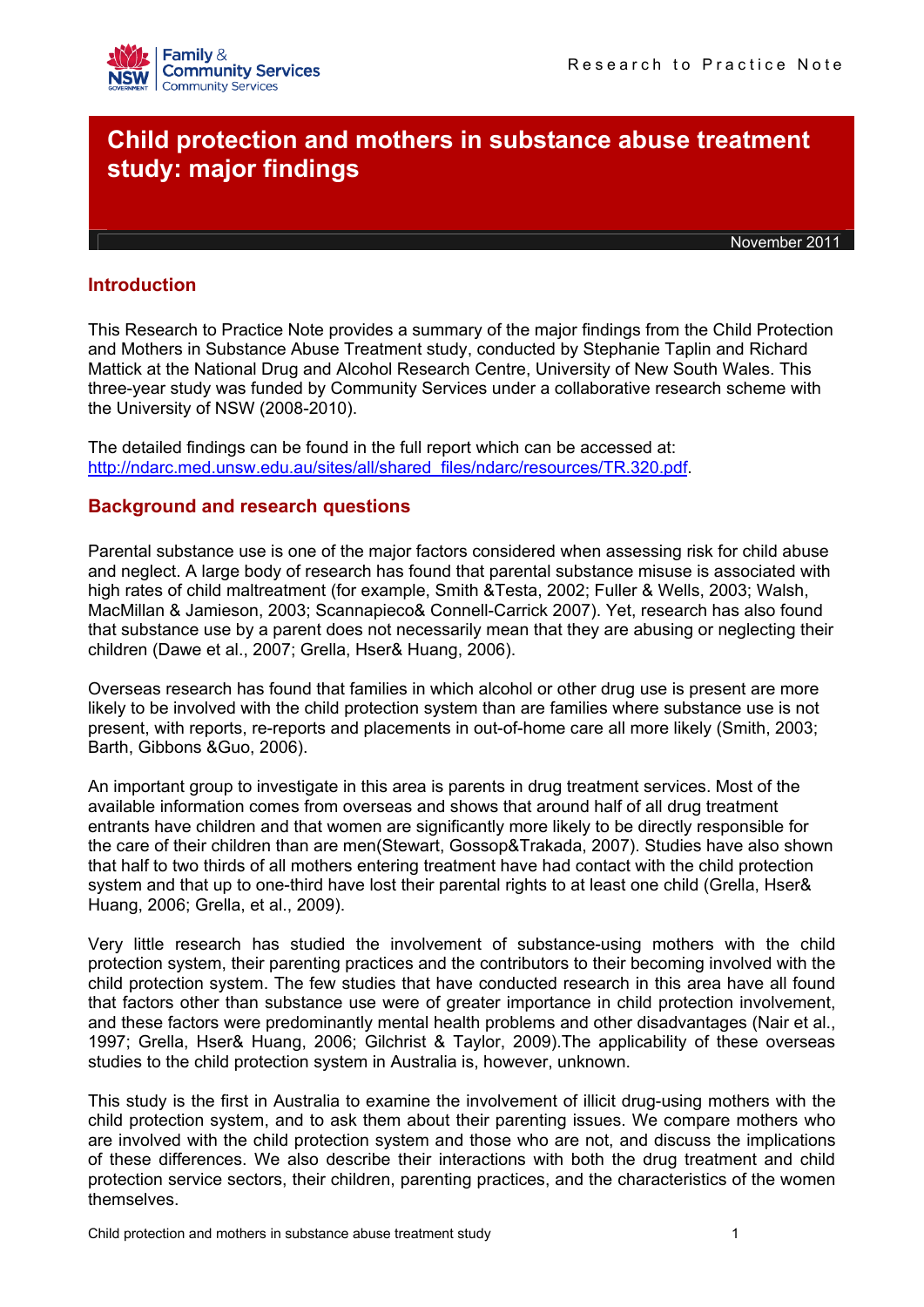# **Methods**

## *Sampling and recruitment*

Women who had at least one birth child under 16 years of age were recruited between May 2009 and May 2010 from nine Opioid Treatment Program (OTP) clinics located throughout Sydney, New South Wales.

These clinics provide pharmacotherapy treatment for people who are dependent on opioids, such as heroin, and accounted for 39.2% of the NSW pharmacotherapy population in 2008 (AIHW, 2009). A large body of research evidence demonstrates that pharmacotherapy treatment is one of the most effective treatments for opioid-dependent users and is successful for most individuals in reducing the harms associated with opioid dependence (for example, Mattick et al., 2008; Mattick et al., 2009). The most commonly used and most rigorously researched of the pharmacotherapies is methadone, a syrup which is taken orally on a daily basis. Buprenorphine, the other main pharmacotherapy used for treating opioid dependence, is a tablet, taken sublingually less frequently than methadone. Pharmacological treatment was chosen for the purposes of recruitment as it a treatment that is provided to a large number of women, it allows women to continue caring for their children while in treatment, and it requires regular attendance at a clinic.

Women constituted 29.1% of the OTP population at the participating clinics, and 49.0% of them had dependent children. At each clinic, all women who appeared to be eligible were approached to participate in the study. One hundred and seventy one (171) women were recruited in total, an estimated response rate of 59.0%.

#### *Ethics approvals and informed consent*

Ethics approval to undertake the study was obtained from both the University of New South Wales Human Research Ethics Committee (HREC) and the Sydney South West Area Health Service (SSWAHS) HREC.

Women were taken through a two-stage consent process, firstly to complete the interview and secondly for access to drug treatment and child protection records. Participants were reimbursed in cash for their time spent participating in the study.

#### *Measures*

Study participants completed a one-hour face-to-face interview covering the following broad areas:

- Mother's demographic information, alcohol and other drug use history and current use, her own abuse and care history, physical and mental health problems.
- Information about birth children (demographics, maltreatment and care history)
- Parenting and/or child protection interventions/services received recently.
- Opioid pharmacological treatment program information.

Information collected included factors that have been found previously to the associated withchild maltreatment. Where possible, valid and reliable scales were used along with questions that have been used in similar studies to allow for comparisons. The Brief Child Abuse Potential Inventory (BCAP) was completed by study participants consisting of 34 items which have good validity and reliability with the full Child Abuse Potential Inventory (CAPI), used to predict physical child abuse (Ondersma et al, 2005). The Kessler Psychological Distress Scale (K10) was used to measure psychological distress in the past four weeks. It has established reliability and validity across diverse settings including with injecting drug users (Hides et al., 2007).

## *Data analyses*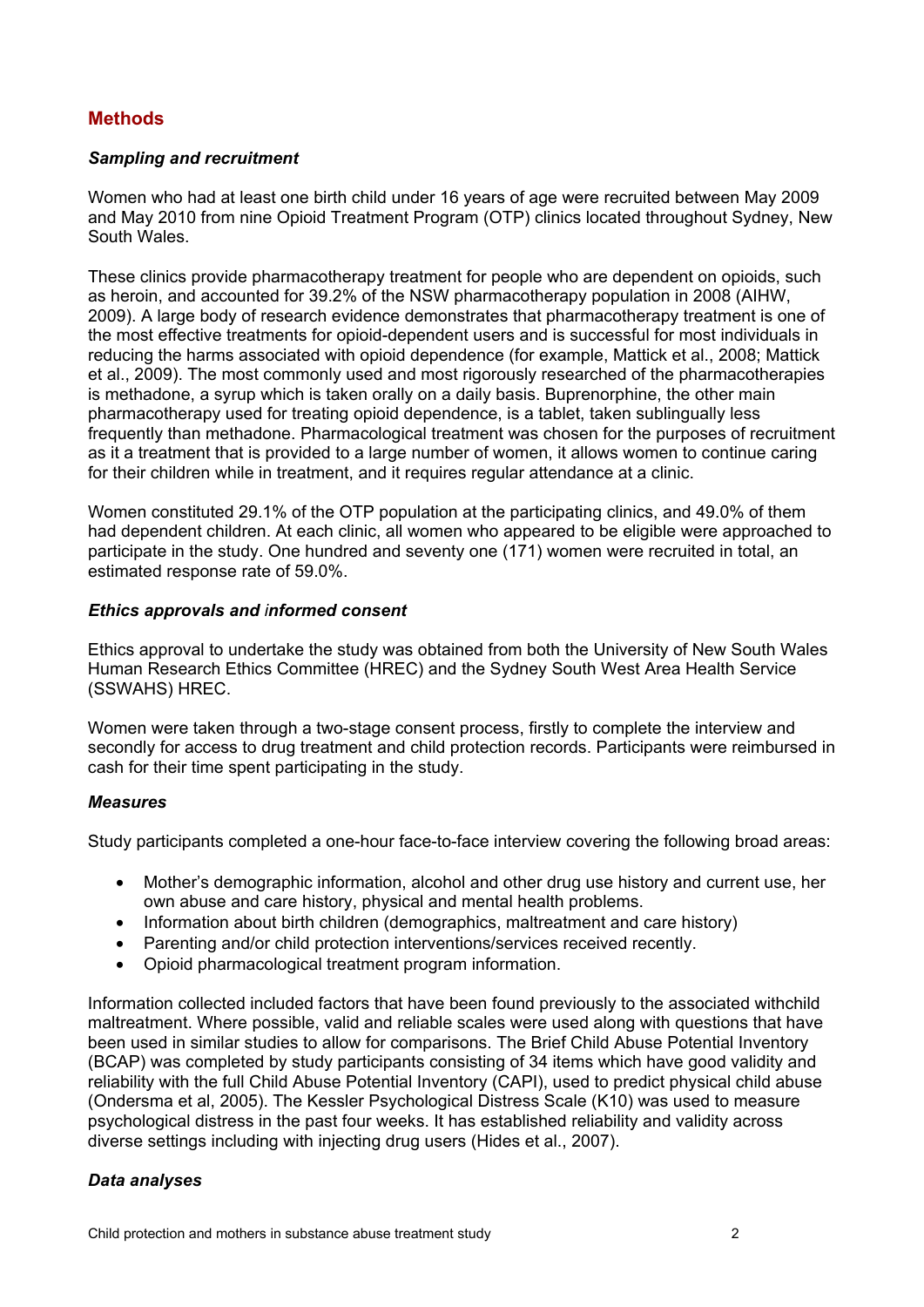A number of descriptive analyses were undertaken predominantly using the data collected via interviews with the 171 study participants. Chi-square analyses were conducted on categorical variables to determine differences between groups, and t-tests were used for continuous variables. Where data were skewed, medians were reported and Mann-Whitney tests performed. Spearman's rank order correlation was used for correlating skewed data.

In order to compare women who had had recent child protection service involvement with those who had not, variables that had been found previously to be associated with child protection involvement or predictors of child abuse and neglect were analysed by group. Twenty-one variables that were either significant in the bivariate comparisons ( $p < 0.05$ ) or had been identified in the literature were entered into a stepwise logistic regression model so the effects of each variable on child protection system involvement could be determined while controlling for the other variables (multivariate analysis). The results of these analyses are shown in final section of the results.

All analyses were conducted using SPSS for Windows.

# **Results**

The results presented here are from self-reported data collected from the study participants. Selfreported data have been found to be sufficiently reliable and valid to provide descriptions of current substance use and drug related problems if the confidentiality and independence of the research are assured (Darke, 1998).

## *Characteristics of the sample*

This section outlines some of the demographic characteristics of the 171 mothers on the NSW OTP who participated in the study, their children, their parenting and their involvement in child protection, and their opioid treatment program. Because of the selection criteria, all of these women were mothers of at least one child under 16 years of age.

Consistent with previous research with illicit-drug-using populations in treatment, these women were mostly in their mid to late thirties and highly disadvantaged, having little formal education (median 10 years of schooling), living on government benefits (87.1%),experiencing financial problems (80.6% reported at least one financial problem in the previous three months) and tending to live in public housing (58.3%).

Differing from previous research on this population, more women were single: 41.8% were not in a relationship at all and only 32.4% were married or in a de facto relationship. A greater number of Aboriginal women than expected were recruited into the study (22.2%) but this is likely to be because recruitment took place at a number of clinics in the Redfern/Waterloo area.

Interestingly, most of the women (70.4%) had no driver's licence, either because they had never obtained one or they had lost their licence because of fines.

*Substance use*: The vast majority of the women had extensive substance use histories, again consistent with previous research with illicit-drug users in treatment. They had long histories of substance use, the age and order of commencement following patterns found in previous research (Ross et al., 2005; Shand et al., 2011). On average they started using heroin at 20.3 years of age, after tobacco, alcohol and cannabis, which commenced in their early teens. They had mostly been in drug or alcohol treatment several times before and first received any such treatment in their early twenties. One in five women (21.6%) reported using heroin in the month prior to the interview, but most used very occasionally.

*Mental health problems:* Also consistent with previous research, a significant number of women had mental health problems (Ross et al., 2005; Shand et al., 2011). Around half of the study participants had been diagnosed or treated for a psychiatric illness in the previous 12 months, mostly depression or anxiety, and over two-thirds were taking some form of psychiatric medication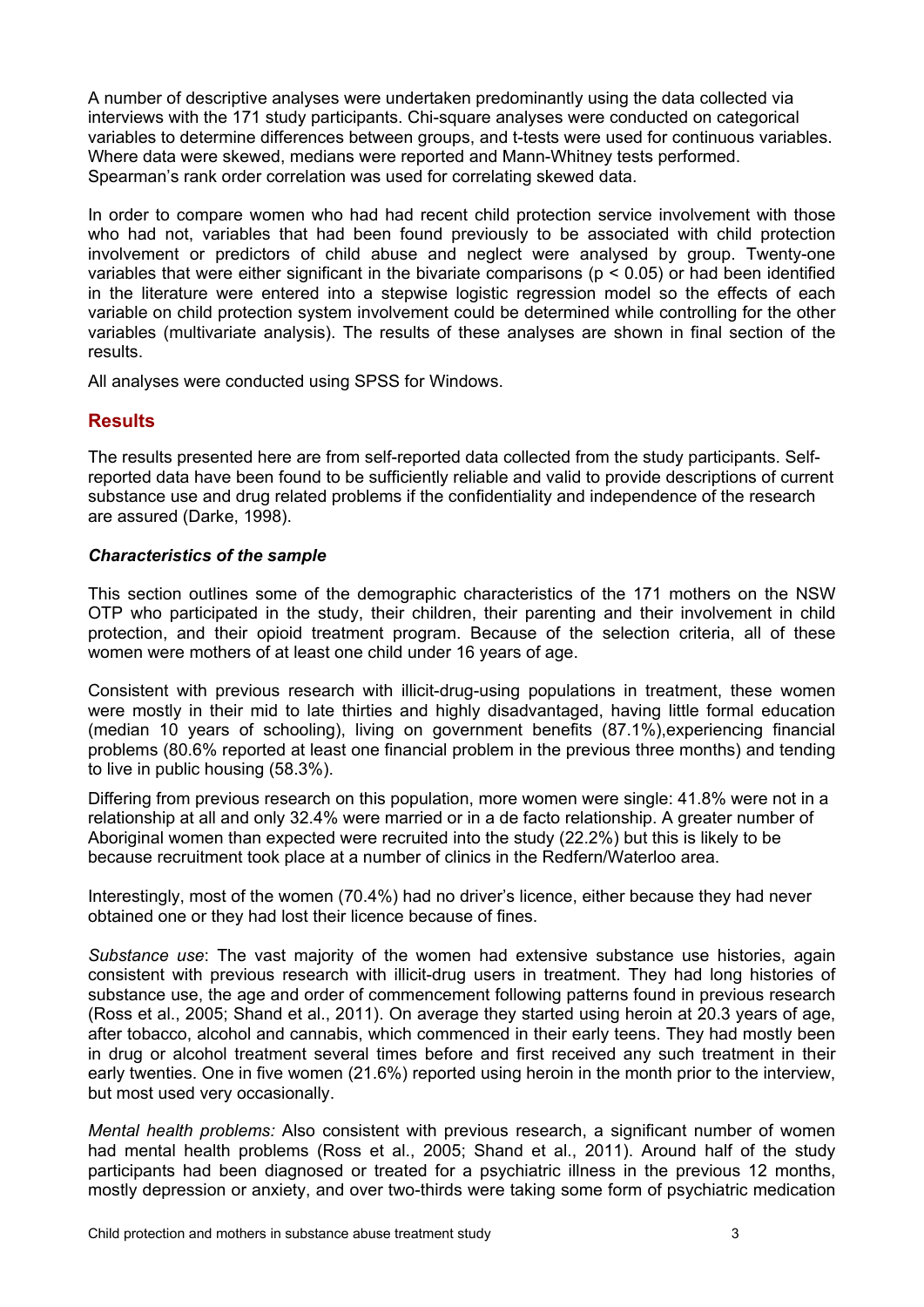at the time of the interview. Scores from the K10 indicated levels of distress higher than in the general population but consistent with a substance-using population. Most women were in the 'low' or 'moderate' distress categories on the K10, but of particular concern were the 15 women in the 'very high' category. Scores on the BCAP were highly correlated with those on the K10. The association between mental health problems and child protection involvement will be discussed further in relation to the multivariate analyses.

*Domestic violence:* Thirty women had taken out an Apprehended Violence Order (AVO) which was current at the time of interview, mostly against a partner or ex-partner. Most of these women reported that the police had come to their house because of domestic violence or violence in the past 12 months. Nine reported leaving home because of violence in the home within the previous 12 months, one of whom was homeless and whose children were in care.

*Criminal involvement:* A large number of women reported a prison history, a similar proportion to previous studies of illicit-drug-using women in treatment (Shand et al., 2011).Twenty-seven women had been in trouble with the police in the previous six months.

*Women'sown abuse history:*Two-thirds of the women in the study reported that they had suffered some type of physical or sexual abuse as a child or teenager, and it was usually of more than one type. This means that if they suffered one type of abuse they tended to suffer other types as well. These abuses took place across a wide range of ages, but most commonly around 10 years of age. Sexual abuse was the most common type of abuse. Previous research has found similarly high rates of sexual abuse among opioid-dependent women (Conroy et al., 2009).

| <b>Characteristics</b> | Sample ( $n = 171$ )                                           |  |
|------------------------|----------------------------------------------------------------|--|
| Age first heroin use   | 20.3 years (mean); range: 10-40 yrs                            |  |
| Mental health          | 54.2% reported recent psychiatric illness                      |  |
|                        | 38.5% on prescribed psychiatric medication                     |  |
|                        | 62.6% reported low or moderate distress on Kessler 10          |  |
| Domestic violence      | 17.5% had a current Apprehended Violence Order                 |  |
| Crime                  | 41.9% had a prison history                                     |  |
|                        | 16.1% in recent trouble with police                            |  |
| Women's abuse history  | 64.5% reported abuse as a child, mostly of more than one type: |  |
|                        | 41.2% physical abuse; 55.0% unwanted sexual experience         |  |
|                        | 43.8% forced sexual intercourse                                |  |
|                        | 36.3% unwanted sexual experience with relative or authority    |  |

*Table 1: Major risk factors*

## *Motherhood, children and social supports*

*Motherhood and children:* The 171 women who participated in the study had 400 children among them, 302 of whom were under 16 years of age. They generally had two children each, but the number ranged between one and eight. Some of the women were grandmothers, and six women were pregnant at the time of interview. The association between the number of children and child protection involvement will be discussed further in relation to the multivariate analyses.

Most of the women were very young when they had their first child. A substantial number were teenage mothers, a much higher proportion than among the general Australian population, of which, in 2007, 8% were teenagers when they had their first child (Hayes, Weston, Qu& Gray, 2010). Interestingly, there was a high proportion of women who started using heroin after they had had their first child.

One in five of their children were reported to have some type of behavioural or health problem, usually behavioural, and included problems such as autism. Fourteen women reported that they had had a child who had died.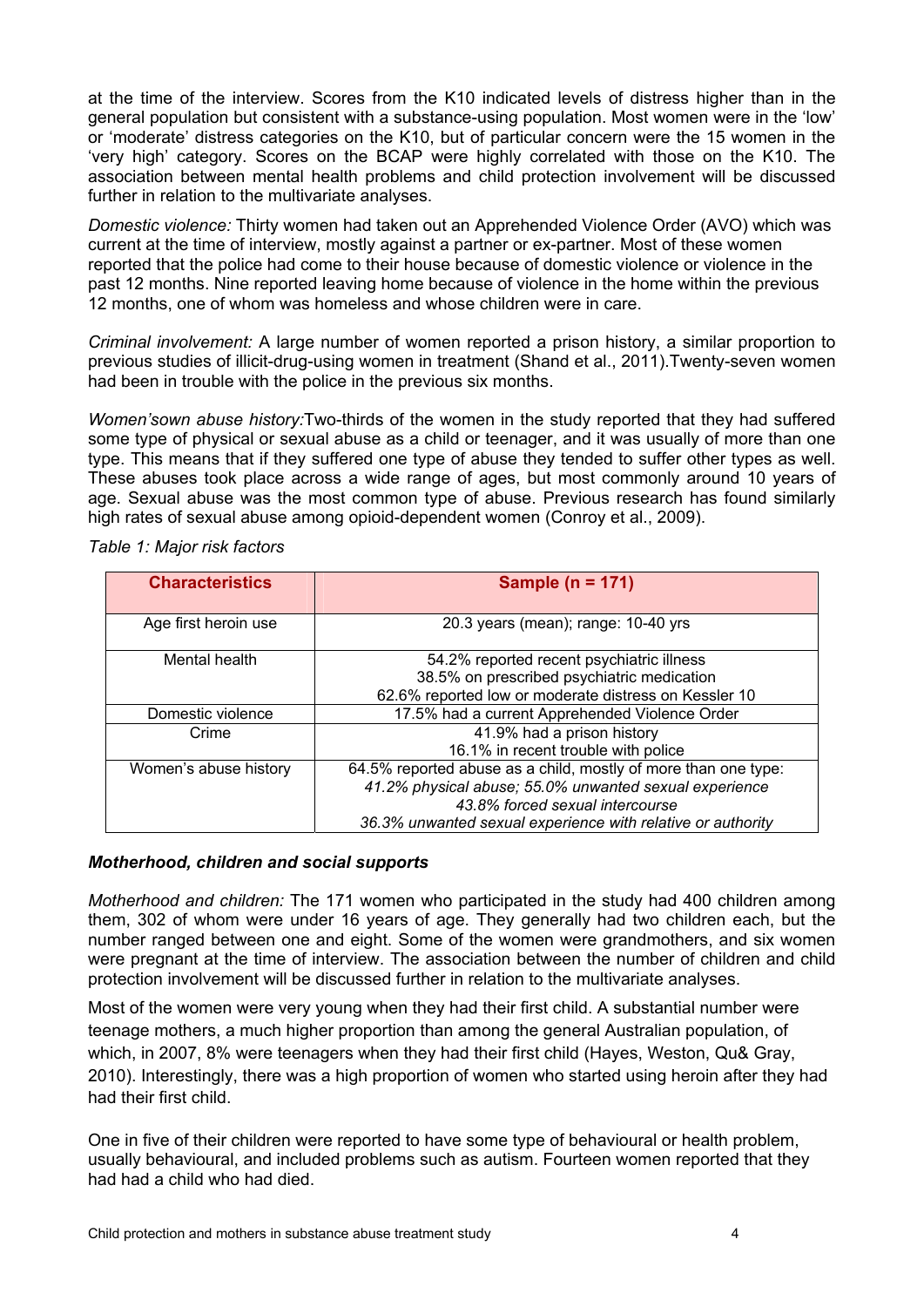#### *Table 2: Age first gave birth and child characteristics*

| <b>Characteristics</b>         | Sample ( $n = 171$ )                                                         |  |
|--------------------------------|------------------------------------------------------------------------------|--|
| Woman's age of first birth     | 21 years (median)<br>Range $14 - 43$ years<br>38.6% teenage mothers          |  |
| Number of children             | Total: 400 (302 < 16 years)<br>Median: 2 children<br>Range: $1 - 8$ children |  |
| Opioids or children first?     | 37.7% of women started opioid use after<br>having their first child          |  |
| Health or behavioural problems | 64/302 children (21.2%)                                                      |  |

*Parenting:*Half the women (52.1%) said that their substance use had affected their ability to parent their children, while slightly less than half (45.5%) said that it had not. Where substance use had reportedly not affected their parenting, women said that they had always prioritised their children's needs and only used substances when the children were being cared for by other family members. Some women reported going to great lengths to ensure that their children did not find out about their substance use and/or treatment.

Around one-third of the women (31.7%) reported having undertaken a parenting course.

*Social supports:* Support provided by parents, usually mothers, and other family was of great importance to the women. Nearly two-thirds of the women (60.1%) had frequent contact with their parents, in most cases their mother, with 36.9% having daily contact. Parents and partners were equally the most important source of help with general needs (64.8% combined) but when help is needed in relation to their children women were more likely to seek it from their parents and other family members (60.1%). At the time of interview, 20.3% of women said they 'often' or 'very often' were unable to get help or support when they needed it, while for most it was less of a problem. Eighty women (46.8%) reported being the only adult in a household with children and 20 (11.7%) lived alone.

The association between supports provided by parents and child protection involvement will be discussed further in relation to the multivariate analyses.

*Community:* Responses to questions in relation to their feelings about their community indicate a tendency for these women to be less trusting of their neighbours and to feel less safe in their neighbourhoods than do females from the most disadvantaged areas in NSW as was found in the 2009 *NSW Population Health Survey*.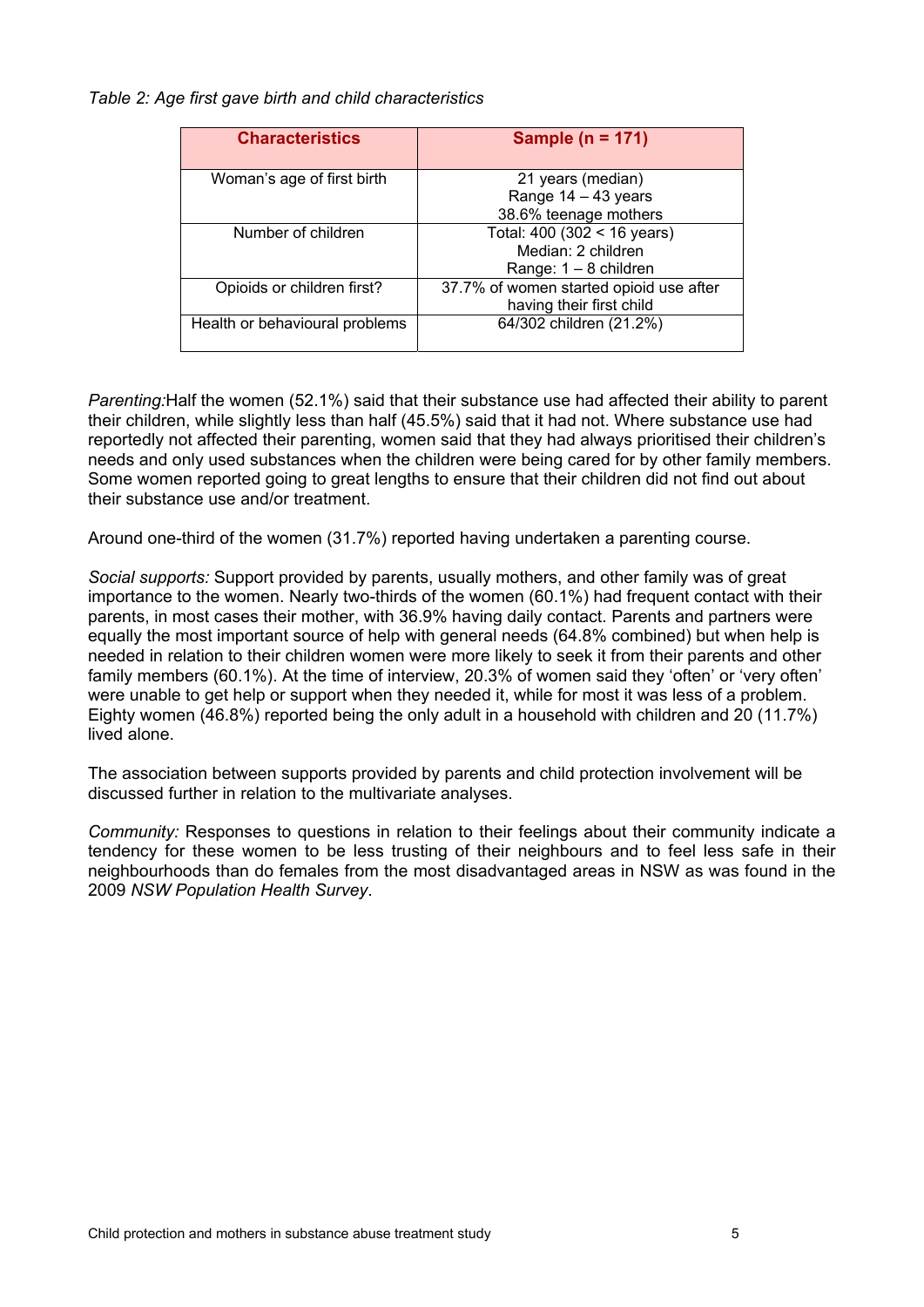## *Child protection system involvement*

A high rate of involvement with the child protection system was evident among the women in the study and their children.

*Child protection reports:* Most of the women (63.7%) reported that one or more of their children aged under 16 years had been the subject of child protection report. Over one-third (38.5%) had been reported by a health service − either the mother's OTP, a hospital (generally the maternity ward where she had just given birth), or another health or medical service. Family were the next most common notifiers (27.5%). Fourteen women (12.8%) contacted child protection services themselves, generally seeking support of some kind. Not surprisingly, by far the most common reason (65.1%) for being reported was substance use (including alcohol), some of which was attributed to their partner's substance use. Domestic violence was the next most common reason (23.9%).

*Children in out-of-home care:* One-third of the women (32.7%) had at least one child in out-ofhome care (OOHC) at the time of interview. One-third of the children (n = 99: 32.8%) under 16 years of age were in care, a very similar proportion to that found in a Californian study by Grella, Hser and Huang (2006) (34.2%).

Of the children in care in this study, two-thirds were in kinship care either living with their grandparents or other extended family. Almost half of all the children in care (42.4%) had been removed from their mothers at birth or immediately after, this proportion being much higher among children under five years of age (72.7%).

There were some differences by geographic area in the level of child protection system involvement which were not explained by differences in the characteristics of the women; that is, the women were similar but there was a significant difference in the rate at which they were involved with child protection services by area.

Once in OOHC, half of all contact between mothers and their birth children was in the form of regular supervised contact, especially if the children were in foster care.

*Children living away from their mother but not in OOHC:* As well as the 99 children in care, another 57 children were not living with their mother for other reasons, either because of Family Court orders or informal arrangements for the children to live with grandparents. Some women said they gave their children to grandparents to prevent them being removed involuntarily.

## *Drug and alcohol treatment entry and services*

*Entry reasons:* Most women when asked why they sought pharmacological treatment said that they has themselves chosen to do so (63.6%); 35.0% cited either pregnancy or being able to care for their children as the main reason for choosing pharmacological treatment in preference to other treatments, although some were not yet mothers at the time. When asked why they chose their particular clinic, the vast majority cited proximity as the main reason (60.2%).

*Problems at entry:* Nearly all (95.3%) said they were experiencing a large number of problems at treatment entry, most commonly in their emotional wellbeing (58.5%), financial situation (55.5%) and family relationships (55.5%).

*Services:* In response to questions about services in the previous six months, the most commonly received were general medical (43.9%) and counselling (36.8%). Three services were more commonly received by those mothers involved with child protection than those who were not: counselling, legal assistance and childcare. Women receiving their pharmacological treatment through a public clinic were more likely to have a caseworker than those at private clinics.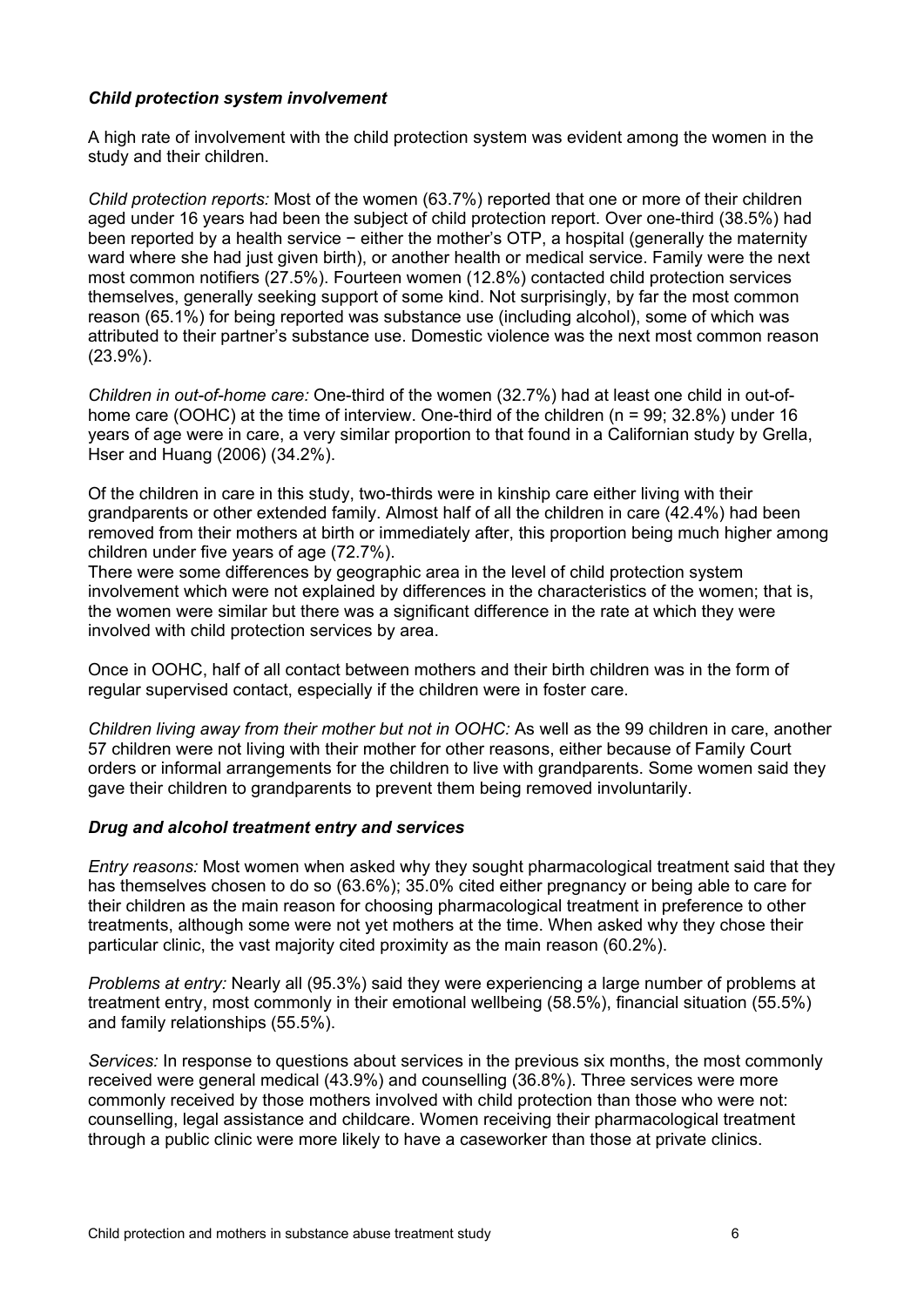*Costs, take-aways and drug testing*: There were no charges or direct costs for dosing at public clinics, but all those who were being dosed at private clinics paid between \$35 and \$76 per week (median: \$56 per week). Just under half of the participants (45.5%) received no take-away doses, and they tended to be those treated at public clinics. If they did receive take-aways, the median number they received was four. Participants were asked how often they had to provide a urine specimen for drug testing at their OTP: almost half said they were tested randomly, with the rest mostly tested fortnightly or monthly. One-third of the women (n = 59; 36.4%) reported that they had also provided urine specimens for drug testing by child protection services in the past.

## *Changes while on the OTP*

Reductions in substance use, criminal involvement, the number of problem areas and time spent with illicit drug-using friends were reported by the women since starting on the OTP, along with improvements in their parenting ability, financial situation and support networks. Heroin use reduced markedly from the time the study participants started on the program, both in the number reporting any heroin use in the past month (from 88.3% to 21.6%) and the number of times used (27.6 to 5.6 days per month).

#### *Results of the multivariate analyses – identifying important outcomes*

The following section outlines the results relating to the major research question: *Are mothers in drug treatment services who are involved with child protection services different in terms of parenting and other characteristics to those mothers who are not involved?*

Comparisons were undertaken between two groups of women – those currently involved with child protection services ( $n = 66$ ) and those who were not ( $n = 105$ ). Participants were categorised as having recent child protection system involvement if they either: (1) reported having at least one child living elsewhere because of a child protection court order; (2) had lost parental rights to at least one child; or (3) whether the respondent had received child welfare services within the previous six months. These categories are the same as those used by Grella, Hser and Huang (2006) in their large California study.These comparisons, the bivariate analyses, produced some interesting results which revealed several areas of difference between the two groups of mothers.

Outlined here are the characteristics which, on their own, increased the likelihood of a woman being involved with child protection (p < 0.01). Firstly, not completing Year 12; not having a driver's licence; having more children; criminality (that is, being in trouble with the police in the previous six months and having a prison history); a lack of social supports (that is, not having daily contact with their parents and not being able to get help when needed); and a more extensive substance use history (as indicated by having been in a greater number of substance use treatments, having their first substance use treatment at a younger age, and a younger age of first heroin use).

Identified and significant variables were then entered into a logistic regression model. Those variables found to significantly increase the likelihood of being involved with child protection services (while controlling for other variables) were:

- *The number of children* the woman had increased the odds of child protection involvement: for each additional child the odds increased by 1.4, compared with women who had no more children.
- *Mental health problems*, as indicated by being on a prescribed psychiatric-type medication, increased the odds of being involved with child protection by three times, compared with a woman who was not on this type of medication.
- *Contact with parents* was also significant in the model. Seeing her parents every day, usually her mother, reduced the odds of a woman being involved with child protection by 78% in comparison to women who had no contact or saw their parents less often.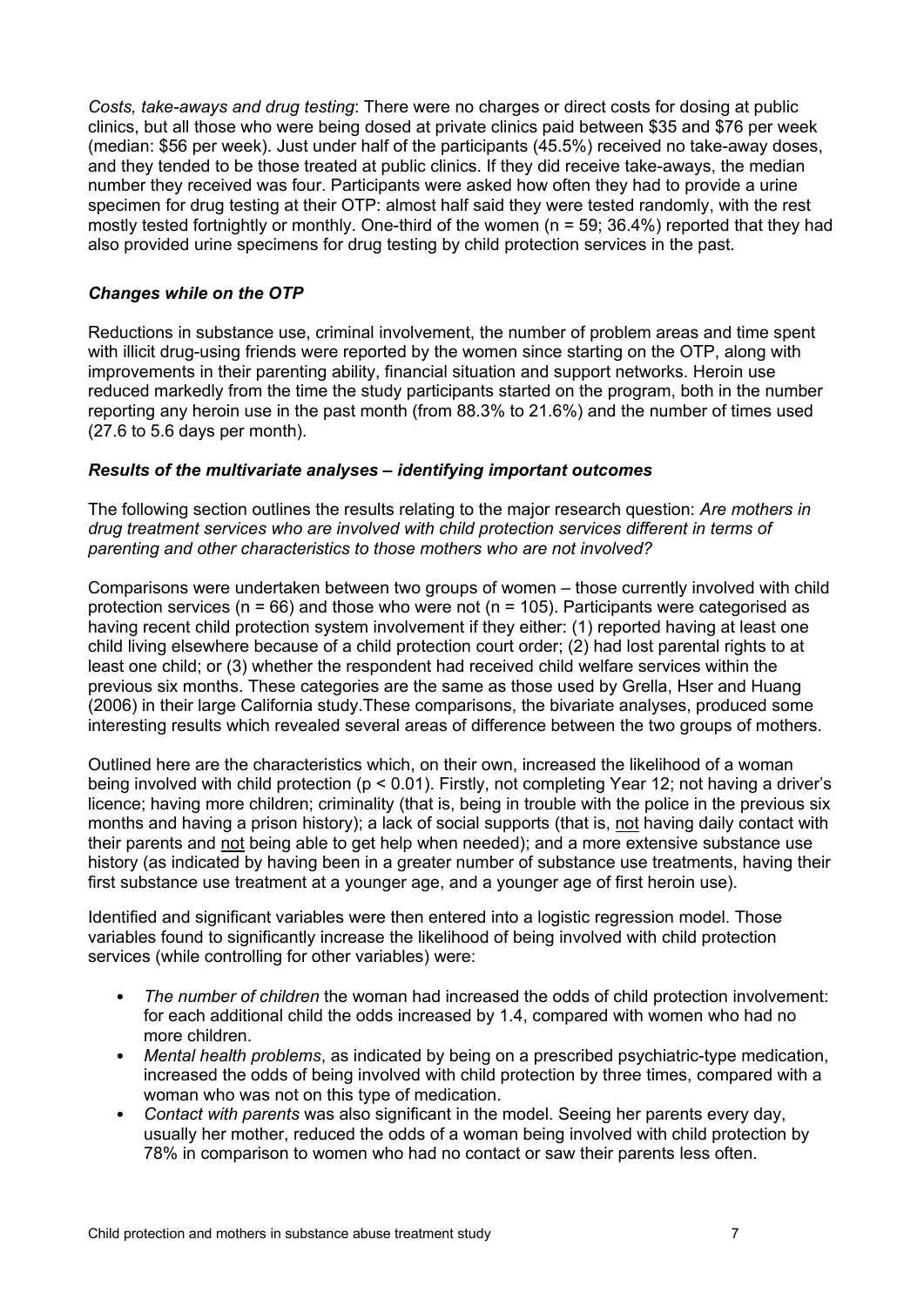#### *Table 3: Significant variables in the regression model*

| Variable                                                    | <b>Odds ratio</b> | 95% CI       |
|-------------------------------------------------------------|-------------------|--------------|
| On psychiatric medication                                   | $2.962*$          | 1.226, 7.157 |
| Number of children                                          | $1.431*$          | 1.004, 2.039 |
| Seeing parents<br>No contact/rarely (ref)<br>Monthly/weekly | $***$<br>1.234    | 0.465, 3.275 |
| Daily<br>$p < 0.05$ ; ** $p < 0.01$                         | $0.220**$         | 0.071, 0.676 |

Other variables that were significant in the bivariate analyses, including the severity of substance use, were no longer significant when other variables were accounted for in the multivariate analyses.

# **Discussion**

This is the first relatively large-scale Australian study to interview mothers with a history of substance use about their children, parenting issues, and involvement with the child protection system. It builds on existing knowledge from studies conducted outside Australia and, by comparing with this overseas research, allows us to better determine their applicability to the Australian situation.

The results from this study show that, rather than severity of substance use being associated with mothers' involvement with the child protection system, other factors are of greater importance, a finding which supports the small amount of overseas research undertaken on this question(Nair et al., 1997; Grella, Hser and Huang, 2006; Gilchrist & Taylor, 2009). A focus on substance use may, in practice, obscure these other factors, which can be ameliorated.

In this study, mental health problems were indicated by being on a psychiatric-type medication, usually for depression or an anxiety disorder, rather than a recent psychiatric diagnosis or a measure of current distress (Kessler 10), and were significantly associated with child protection involvement. Mental health problems, usually depression, have been previously associated with child protection involvement (Nair et al., 1997; Gilchrist & Taylor, 2009) and high rates of high rates of depression and anxiety have been found in other Australian studies with women in treatment for substance-use problems (Ross et al., 2005; Shand et al., 2011).

In this study, for each additional child the mother has, the odds of child protection involvement increased by 1.4 times.The number of children in the home has been found in overseas studies to be a predictor of child protection involvement (Nair et al., 1997; Grella, Hser& Huang, 2006), and this may be because the number of children can affect the emotional, social and physical resources available for individual children.

The role of social supports available to parents and child protection involvement has been discussed previously (for example,Dawe et al., 2007) but its association with child protection involvement in multivariate models has not previously been found with substance-using mothers. The study by Nair and colleagues (1997) found that social support was a significant predictor in their bivariate analyses, women who had a greater number of and more adequate supports being less likely to have their children placed in substitute care, but not in the multivariate analyses.

A recent study by Berlin, Appleyard and Dodge (2011) found that the mothers' own physical abuse history directly predicted child maltreatment but that this association was mediated by mothers' social isolation and aggressive responses. Women who were abused during childhood are at risk of developing inadequate supportive friendships, romantic partners and social networks, all of which can hinder their abilities to support and protect their own children (Berlin, Appleyard and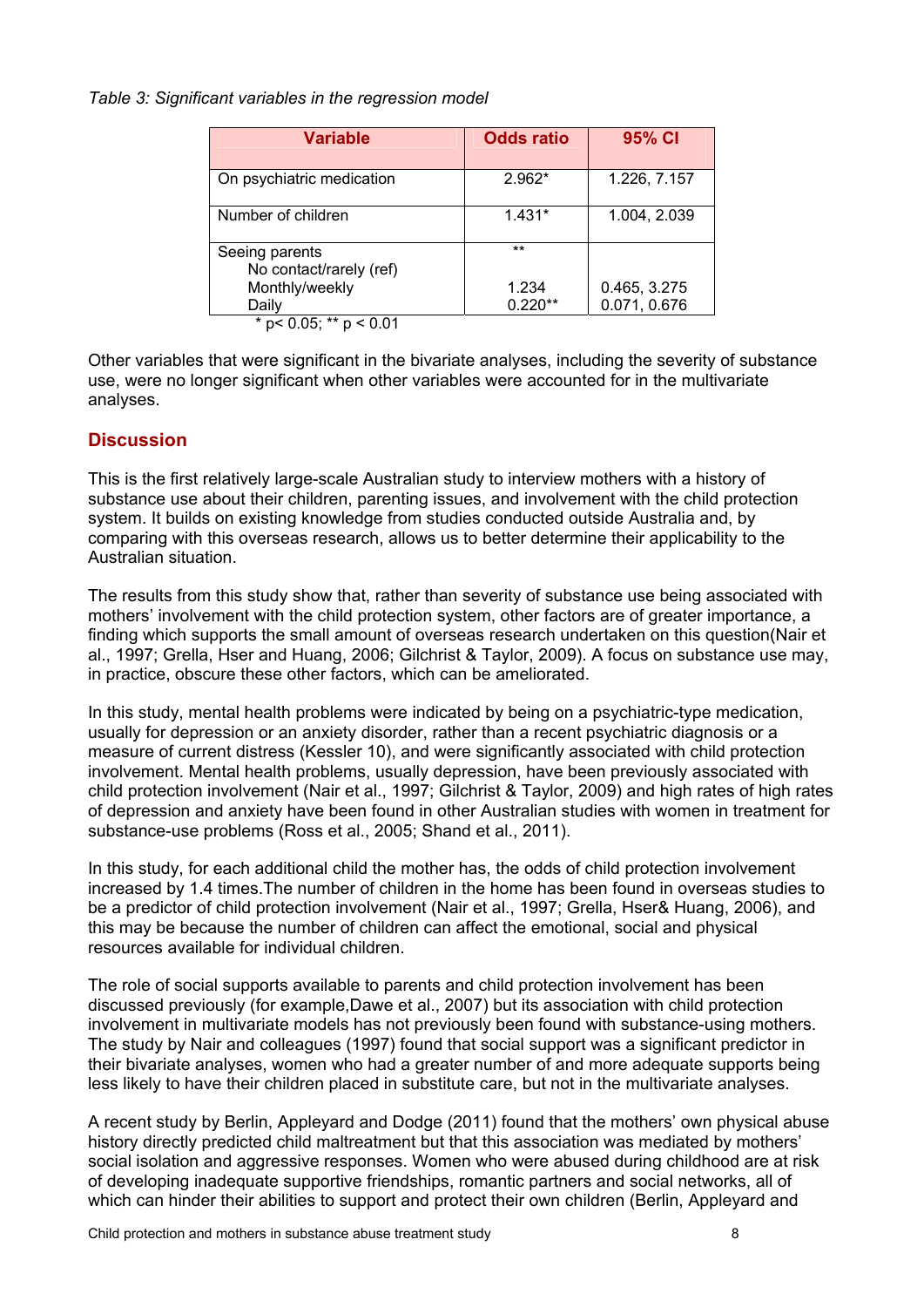Dodge, 2011). Suchman and colleagues (2006) found that mothers who perceived their own mothers as uncaring and intrusive were more likely to have lost custody of a minor child. This finding may partly explain why women who saw their parents daily in this study were less likely to be involved with child protection services – they had a better relationship with their own parents and therefore were better parents themselves as well as having someone to help with the children.

Similar to previous research with women in substance-use treatment events (for exampleDawe et al., 2007), this sample of mothers on the OTP was largely a disadvantaged one with multiple problems. There were also high rates of child protection involvement in this sample, with one-third having at least one child in OOHC at the time of interview.

While in pharmacological treatment, the vast majority of women in the study made improvements in areas which impact on their ability to care for their children – in particular, their substance use, criminal involvement and sources of support improved. Women involved with child protection, however, stayed no longer on the OTP than women who were not, a concern given these improvements and the research evidence on the benefits of retention in opioid pharmacological treatment.

The findings from this study have implications for child protection and drug treatment policy and practice. These mothers have significant problems which are of greater importance in terms of child protection involvement than the severity of their substance use, when all factors are considered. This research supports a focus on interventions which treat substance-using women's mental health problems and improves their social supports. The provision of targeted women-only services is also supported for substance-using women to help them deal with their mental health problems and to enhance parenting, coping skills and social supports. It is important that such services are provided if we are to reduce the high rates of intergenerational abuse, trauma and disadvantage among these women and their children.

# **Acknowledgements**

The researchers would like to acknowledge and thank the NSW Department of Family and Community Services, Community Services for their support of this research, as well as the University of New South Wales and the National Drug and Alcohol Research Centre for additional funding and assistance. Assistance was also provided to the project by Melissa De Vel Palumbo, who contributed a significant amount of time during her research placement at NDARC, and Barbara Toson, Biostatistician, who provided statistical advice. Our thanks are also extended to the participants in the study, the women who allowed themselves to be interviewed, and the staff from the NSW Opioid Treatment Clinics who were so welcoming and helpful.

#### Produced by:

Research Centre NSW Department of Family & Community **Services** Community Services 4-6 Cavill Avenue ASHFIELD NSW 2131 02 9716 2222

www.community.nsw.gov.au researchtopractice@facs.nsw.gov.au